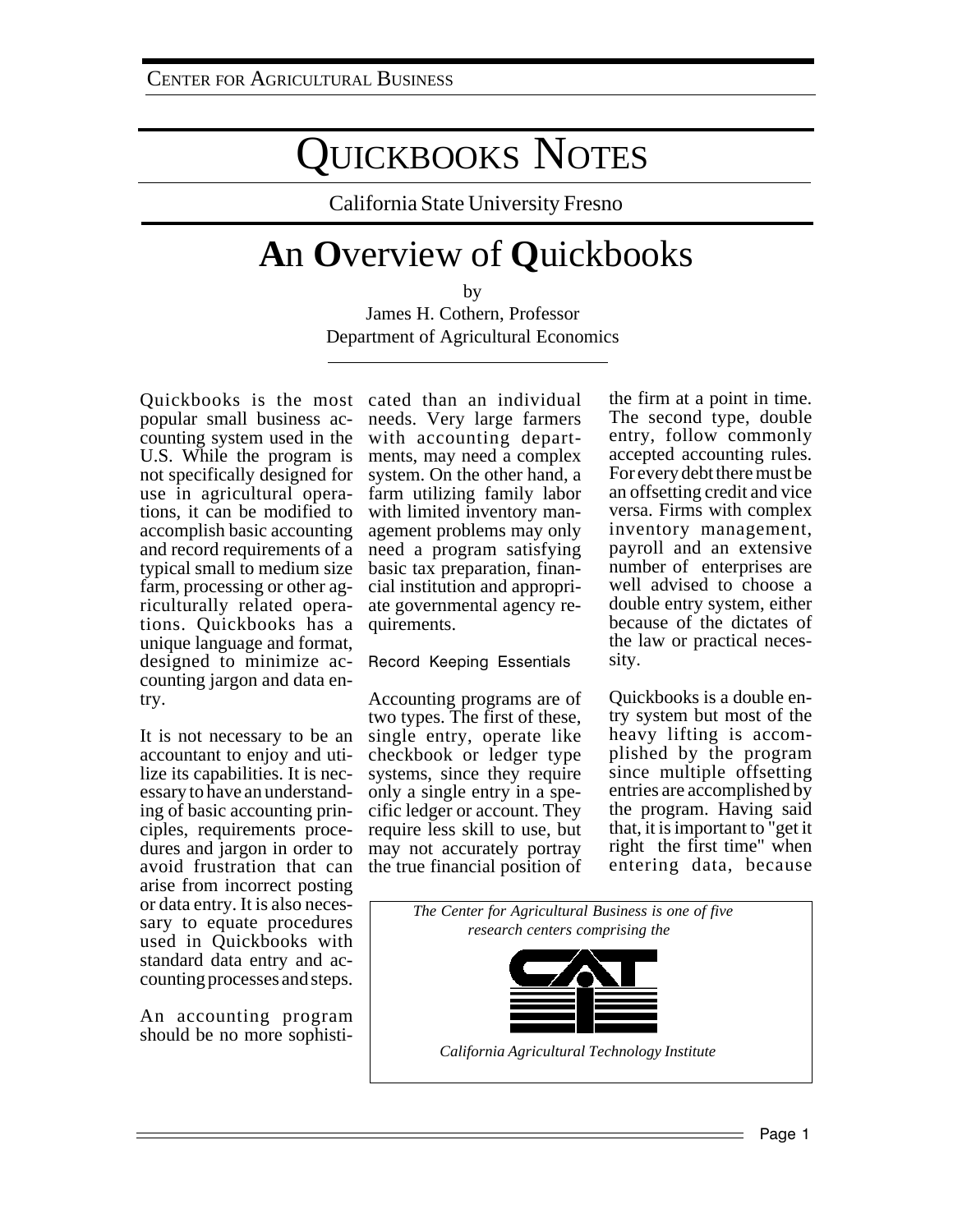#### *Quickbooks Facilitators*

- Easy step interview example and the step in the step in the step in the step in the step in the step in the step in the step in the step in the step in the step in the step in the step in the step in the step in the step
- Quickbooks naviga
- Integrated help
- CD-rom based tutoria
- Integration with Turbo Tax
- Data importation and exporta
- Minimal accounting ja
- Choice of cash or accrual basis
- ive payroll updating
- tor **by the set of the set of the set of the set of the set of the set of the set of the set of the set of the**
- ted help  $\qquad \qquad \bullet \quad$  Auto close of records at year's end
	- I extended to the Previous year carry over for comparison
		- ult chart of accounts easily modified
		- tion Choice of business organization type
	- rgon **bellet the value of payments between accounts-classes** 
		- Project, field or job tracking

backing out incorrect entries can in some cases be tedious and time consuming.

Computerized Programs: Composition

The flow chart below portrays the composition of a typical computerized accounting program. In gen-

- eral, data entry is accomplished through the utilization of a variety of modules:
	- Initialize data base using chart of accounts
	- Enter receipts and expenditures
- Enter general and depreciable asset data
- Record accounts owed (payable) and income due (receivable)
- Track inventory increases and reductions

### Accounting/Record Keeping System:Computerized



"..Analytic statements which summarize firm's well being"

*A good accounting program is comprised of connected modules containing information a manager needs for financial reporting, diagnosis, control and financial planning*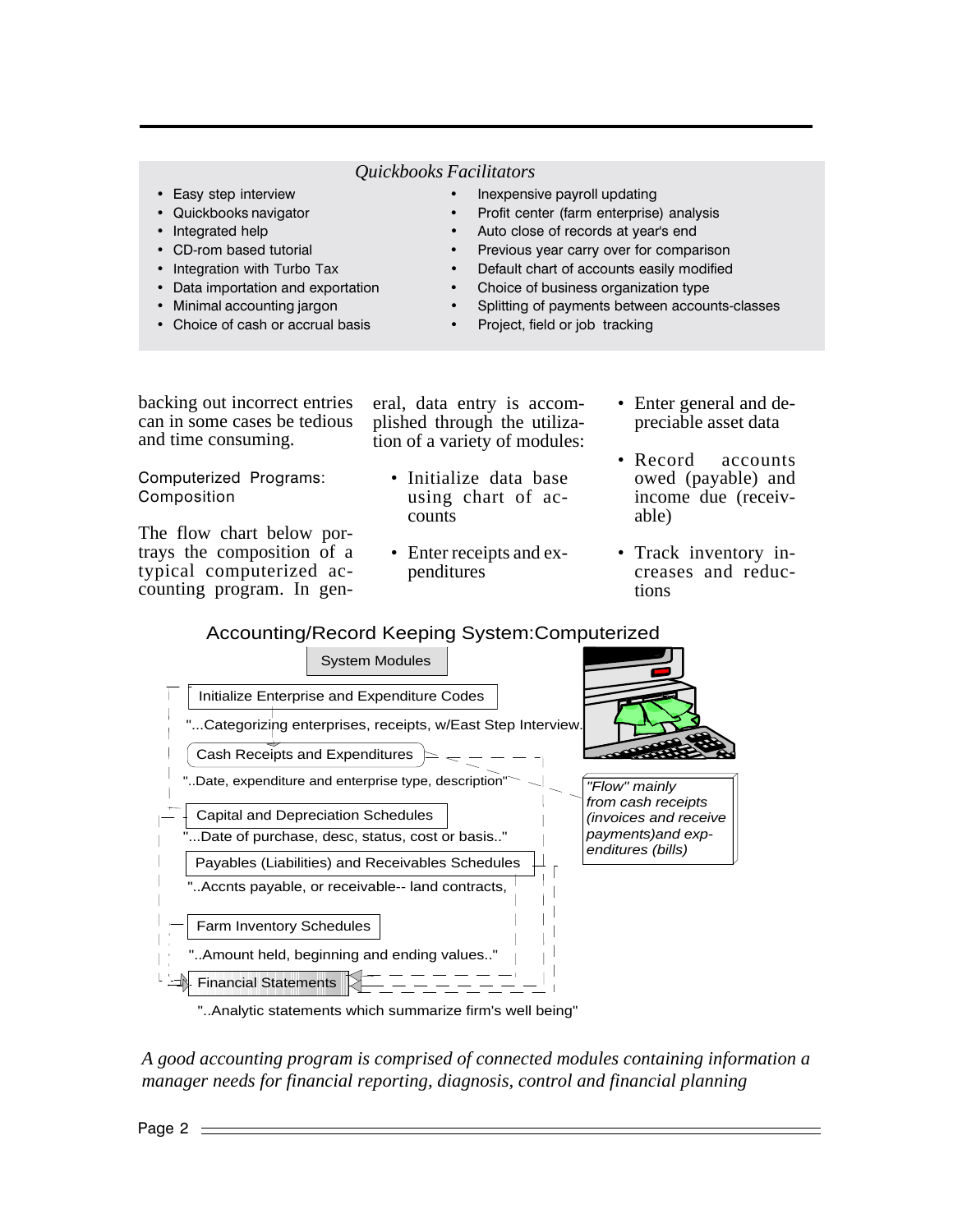#### Quickbooks System Modules

- Chart of accounts
- Cash receipts and expenditures
- Capital and depreciation schedules
- Asset and liability schedules
- Receivable and payable schedules with aging
- Inventory schedules
- Financial statements
- Payroll
	-

Reports

- √ Balance Sheet
- √ Profit and Loss
- Purchases
- **Sales**
- $\sqrt{\phantom{a}}$  Inventory
- **Budgets**
- $\checkmark$  Custom

- Calculate and update payroll data
- Evaluate financial statements (net worth) and profit and loss)

Quickbooks: Composition

The flow chart below depicts the general similarity in Quickbooks to more general computerized accounting program operation. Quickbooks operates in much the same way as do other programs. The difference lies in the automated way in which Ouickbooks handles multiple entries often needed with a single posting.

Easy Step Interview

Initializing the company data base is accomplished through the use of Quickbooks' unique Easy Step Interview (ESI). The routine must be used to initially set up a company account or accounts, but need not be used thereafter unless it is a matter of



Quickbooks data ultimately flow to balance sheet and profit and loss statements, reports most frequently consulted by farm managers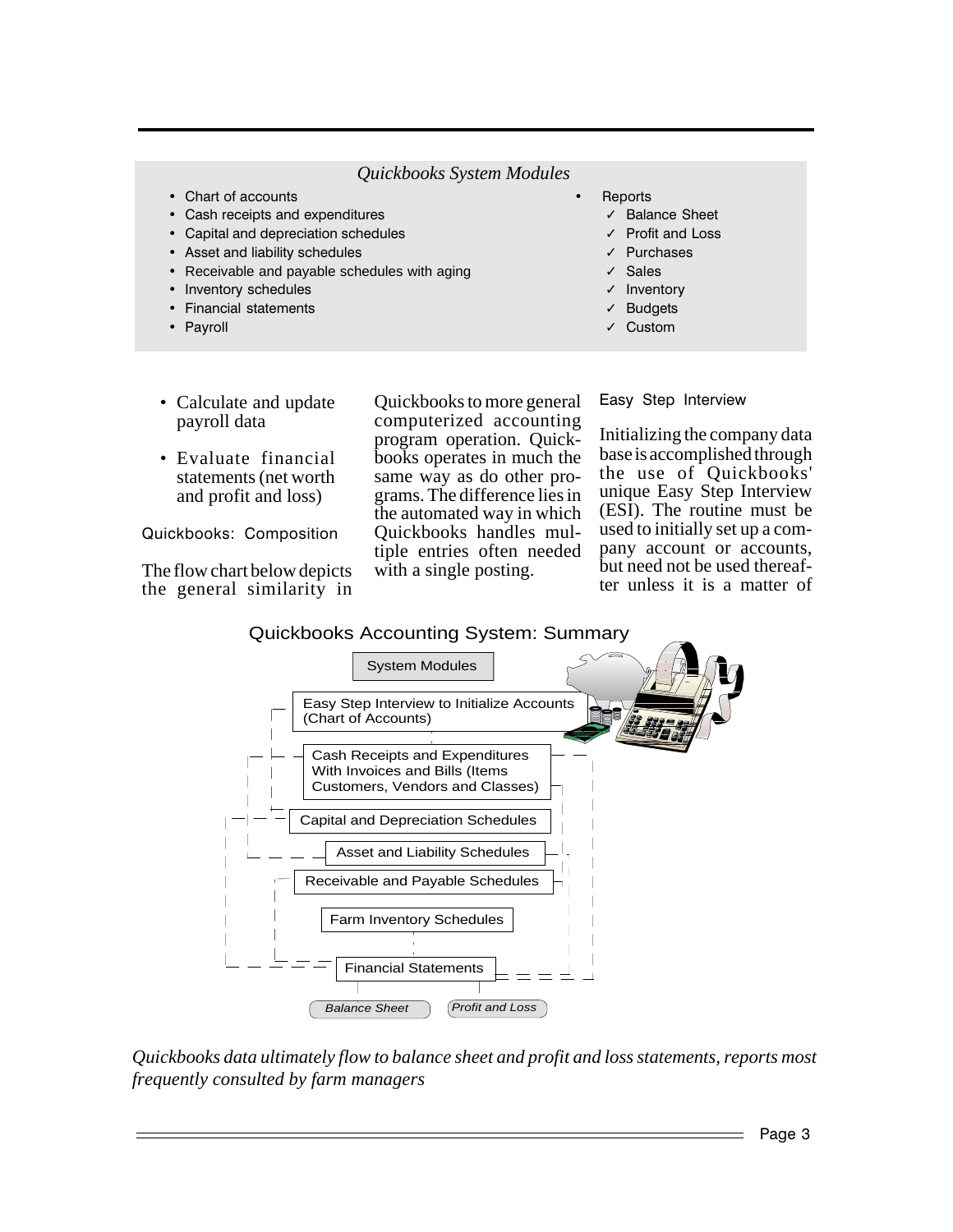### *Quickbooks Definitions and Terms*

| • Lists           | General categorization of firm's transactions and financial data,<br>initialized through the chart of accounts |
|-------------------|----------------------------------------------------------------------------------------------------------------|
| • Items           | Classification used to fill out invoices and bills quickly, Quick-                                             |
| books             | defines 10 different types, but two, inventory and non-inventory<br>parts are the most important               |
| • Classes         | Profit centers or enterprise of the firm                                                                       |
|                   |                                                                                                                |
| • Customers: Jobs | Who you sell to, aids in invoicing, paying bills                                                               |
| • Vendors         | Who you buy from, aids in paying bills                                                                         |
| • Employees       | Individuals working for you, used in payroll maintenance                                                       |

preference. ESI coaches the individual through steps necessary to create appropriate accounts for the firm. Descriptive terms, unique to Quickbooks, are employed, as the flow chart below illustrates.

The usefulness of ESI is evident once the process of data entry begins. ESI reminds the individual of the types of data necessary as well as timing and relevance.

Organize The Start-up

From an efficiency view point one of the first items of practical importance is the necessity of commencing the process as near the start of the fiscal year as possible. This minimizes problems associated with back dating invoices and bills.

Obtain and organize all relevant firm financial data. At a miinimum, You will need the following business and personal records.

• Fixed assets, e.g. equipment and all



*The authors of Quickbooks chose to use non-accounting terms to facilitate data entry, but a basic understanding of accounting principles is still necessary to avoid data entry mistakes*

Page 4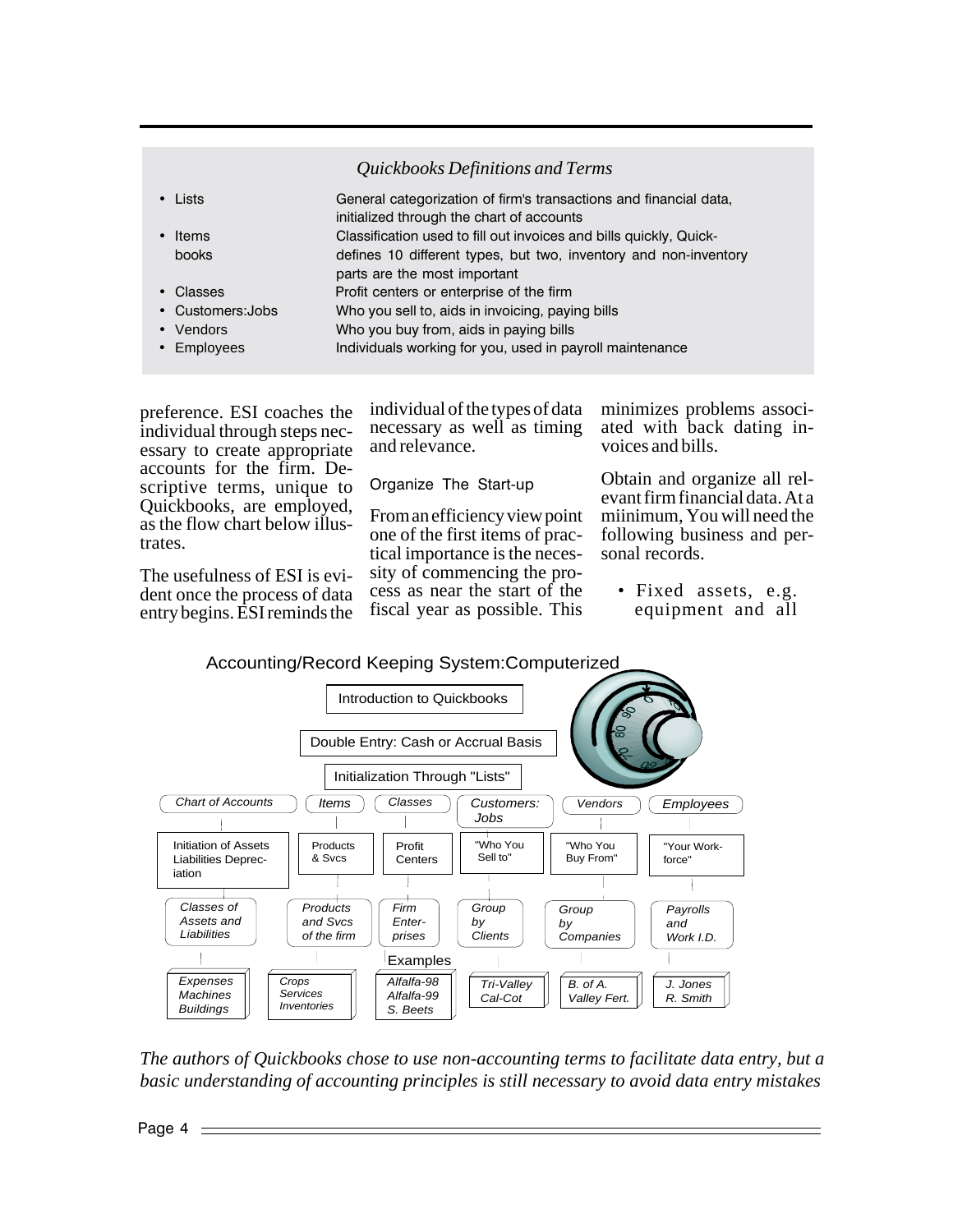#### *Quickbooks Operating Basics*

• Initiate data bas e Sombary Step Interview to create company data base • Record sales Use invoicing feature of Navigator • Pay bills Use bill paying feature of Navigator • Pay employees Use payroll feature of Navigator Check writing Use optional checking feature of Navigator • Make deposits Use optional checking feature of Navigator • Scheduling e Reminder feature of Navigator • Financial statements Analyze financial status with custom reports • Budget re current with previous year, customize with spreadsheet

firm assets with depreciable lives. This includes the claimed life of asset, acquisition value and depreciation claimed

- All bank, savings and checking account balances as of the fiscal year starting date
- Accounts and balances of money owed you (receivable) and money you owe (payable)
- Employee data, including all data necessary to complete W-2 forms
- All bank and credit card loans
- Miscellaneous income sources and data

Fiscal or Calendar Year

Quickbooks automatically closes accounts at the end of the year. It requires that you



*Quickbooks has fifteen general types of accounts, classified according to standard accounting rules and grouped according to numbered or unnumbered categories*